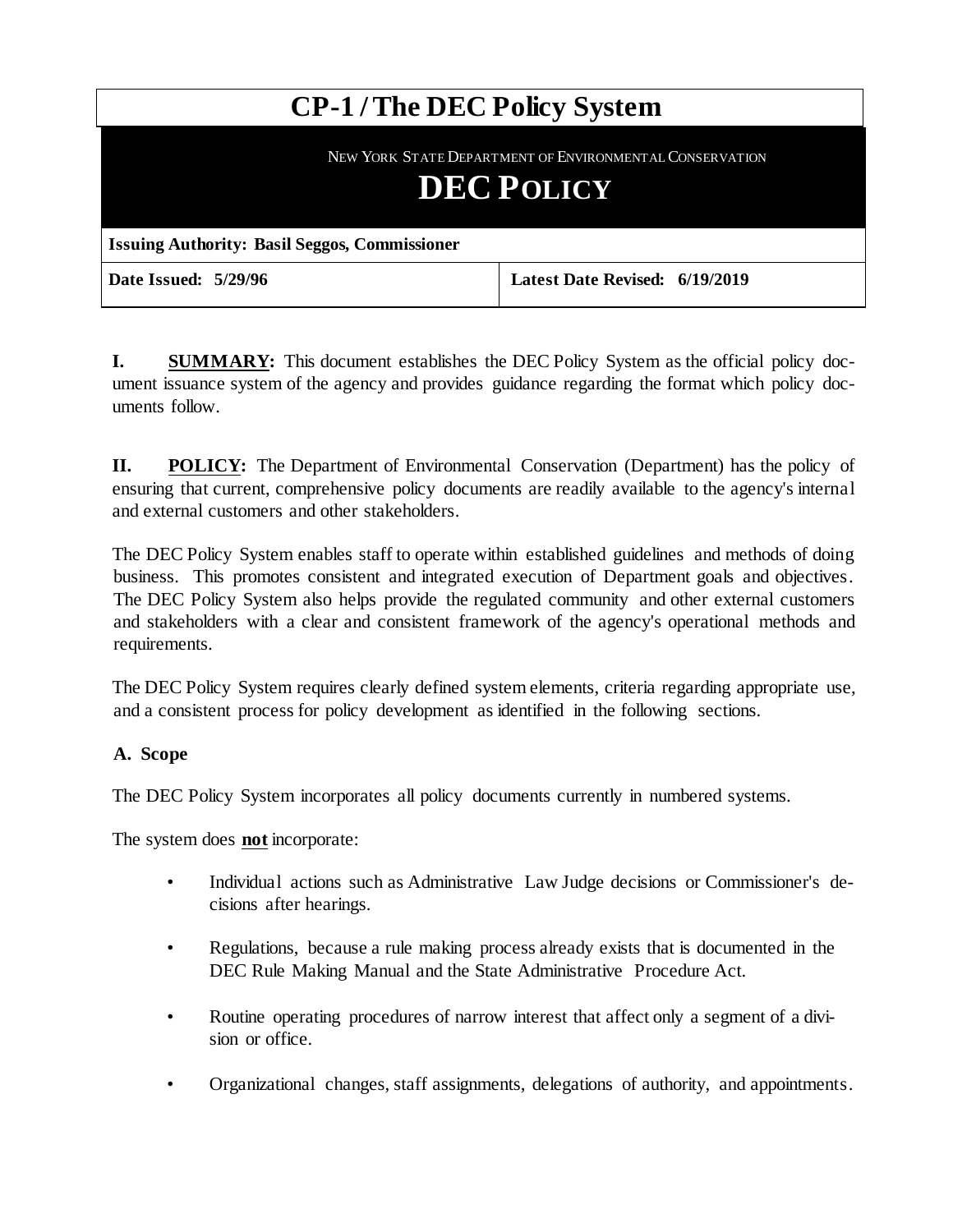# **B. Definitions**

The following definitions are the basis for developing policy documents under the DEC Policy System:

- **Policy** is a statement of the Department's position on relevant issues that provides guidance for decision making, directs actions that must be done, and/or actions that are not allowed. It may identify factors, including relevant laws, rules and regulations, that should or are required to be considered, indicate the relative importance of individual factors, and describe limits within which decisions should be made. Policy may be issued with procedure attached, with procedure referenced, or without procedure.
- **Procedure** is a uniform and consistent series of steps to be followed in completing a specific activity, making a determination, or implementing policy.

#### **C. System Characteristics**

The DEC Policy System has the following characteristics:

- Commissioner Policies are issued at the Commissioner level, unless otherwise delegated by the Commissioner.
- Program Policies affecting one or more divisions within one office are issued by the Deputy Commissioner of that office.
- Policies will be issued on the Policy Format *(see Attachment 1 and Attachment 3)* and have a Department identification number *(see Section V, Procedure, below).*
- Policy development will take into account the interests of the agency's internal and external customers and other stakeholders who will be affected by that policy.
- The policy system index and documents will be electronically available to Department staff on the agency's network.

# **D. Types ofPolicy**

*Commissioner Policy* and *Program Policy* are the two types of policy that comprise the DEC Policy System.

Commissioner Policy has Department-level implications and warrants Department-level attention for one or more of the following reasons:

- Affects more than one office;
- Significantly affects one or more external, governmental entities;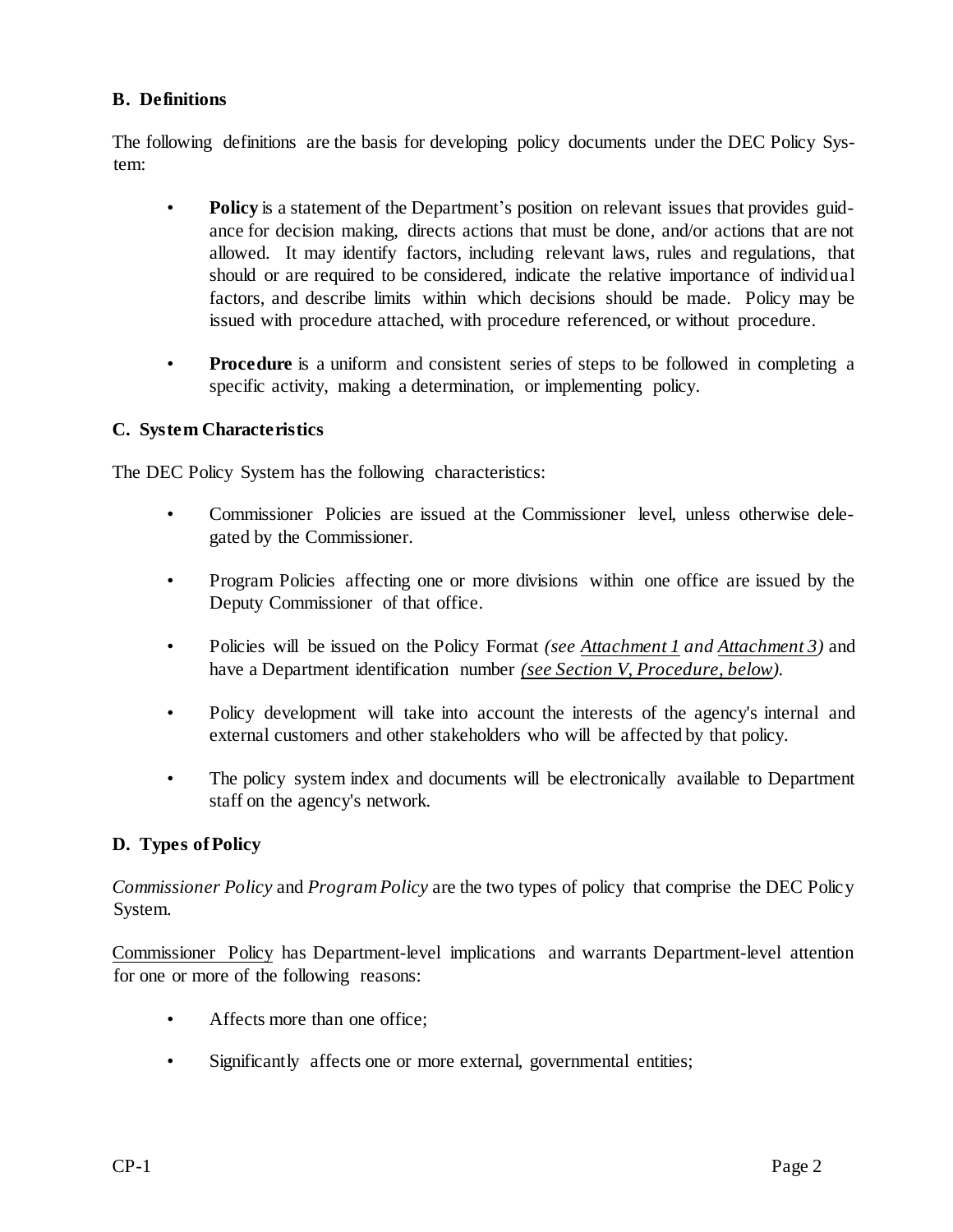- Deals with an issue or process of extreme sensitivity;
- Deals with an issue or process on which the Commissioner chooses to take a position or make a statement.

A Commissioner Policy must be approved by the Commissioner.

Program Policy is developed by offices, divisions, or units to standardize program administrative and/or technical guidelines and procedures. Program Policy addresses functions that affect, or are of interest to, internal and/or external customers and other stakeholders.

A Program Policy must be approved by the Deputy Commissioner responsible for the program.

# **E. Development ofPolicy**

In developing policy, it is critical to take into account the interests of the agency's internal and external customers and other stakeholders who will be affected by the policy. Steps should be taken to ensure that all pertinent issues and points of view are considered during the development, clearance, and approval of policy. The following major considerations are examples of items that might be taken into account as policy is developed:

- Targeted audience;
- Regional impacts and perspectives;
- Anticipated programmatic effects;
- Potential for controversy;
- Legal and ethical implications;
- State Environmental Quality Review Act (SEQR) review;
- Environmental Notice Bulletin (ENB) publication.

The procedure for developing a DEC Policy is outlined in Section V. Procedure.

**III. PURPOSE AND BACKGROUND:** The purpose of the DEC Policy System is to provide the Department and its staff with a comprehensive system for reviewing, revising, maintaining and rescinding existing DEC policies and for developing and promulgating new DEC policies. The system is intended to contain easily available, consistent, accurate, and legally defensible policy documents that address the programmatic and administrative responsibilities of the Department.

The policy and procedure contained in this document implement the current DEC Policy System and replace policies and procedures contained in: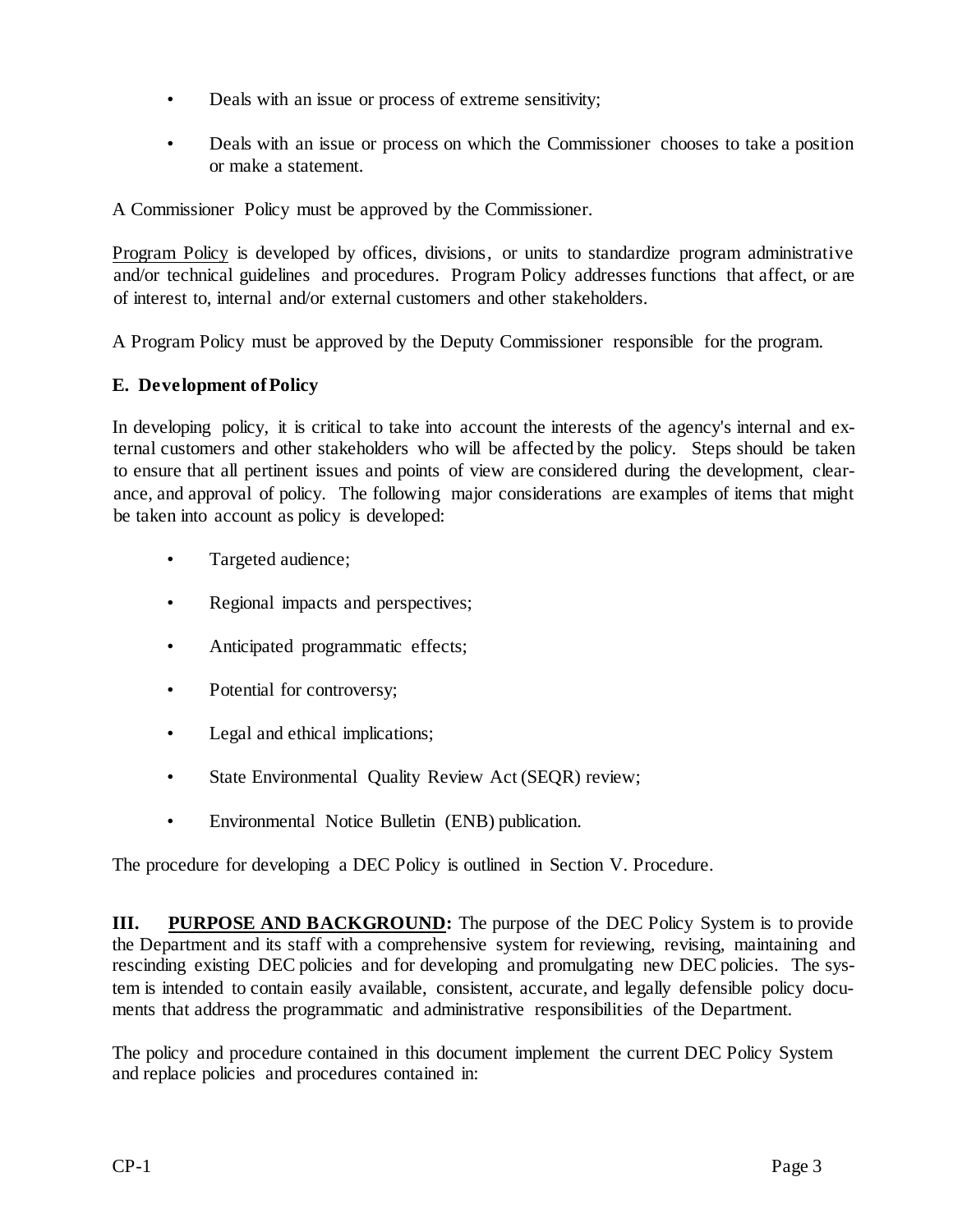• Commissioner Policy CP-1 (May 29, 1996, February 24, 1997 and March 24, 2005): "The DEC Policy System,"

• Executive Deputy Commissioner Speilmann's Memo of June 5, 1995: "Revised Guidance Memoranda Policy,"

- O&D Memorandum 91-29: "Program Division Procedures,"
- O&D Memorandum 86-29: "Organization and Delegation Memoranda System," and

• Any other Memorandum that amends Commissioner Policy CP-1 "The DEC Policy System," issued prior to the effective date of this Policy.

To be effective, the policy system should be:

- A comprehensive collection of the Department's important guidance documents;
- Straightforward and flexible, to facilitate the development and maintenance of policy documents:
- Easy to use and access by all Department staff;
- Accepted as a useful resource for Department operations.

Policy documents should:

- Promote consistent execution of responsibilities;
- Ensure adherence to laws, rules, and regulations;
- Reflect a commonly agreed upon way of doing business.

**IV. RESPONSIBILITY:** The responsibility for interpretation and update of this document shall reside with the Policy Council. The Department's Internal Control Officer is responsible for the overall management of the DEC Policy System.

**V. PROCEDURE:** The procedures for creating or revising Commissioner Policy and Program Policy, as well as for obsoleting a Program Policy, are listed separately below.

#### **A. Commissioner Policy**

The Issuing Authority of any Commissioner Policy is the Commissioner.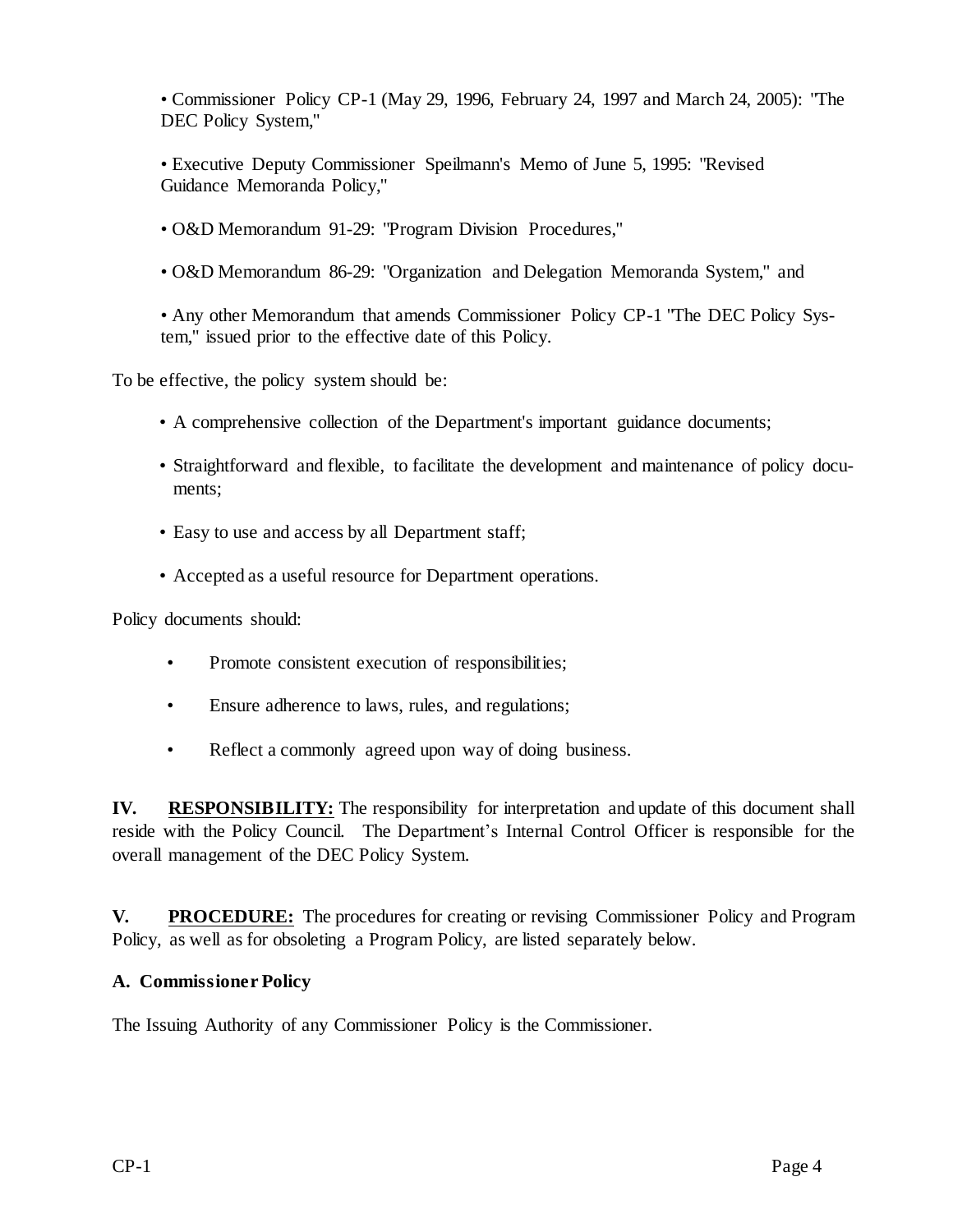#### Initiation

- Commissioner Policy can be developed or revised upon the direction or conceptual approval of the Commissioner, or one or more Deputy Commissioners.
- All Commissioner Policies will be drafted in the standard format indicated in Attachment 1.

#### Review

The Commissioner Policy Approval Sheet *(see Attachment 2)* should be utilized throughout the review and approval process.

It is generally advisable to provide a review opportunity to those who will implement, be affected by, or otherwise have a stake or interest in a new or revised policy.

In addition, the following must be accomplished in preparing a Commissioner Policy for release:

- The **Deputy Commissioner for Administration** must determine the administrative implications of the proposed policy, as well asthe regional implications of the proposed policy, and ensure review by regional offices if warranted. The Deputy Commissioner for Administration will coordinate any regional review.
- The **Office of General Counsel** must review policies for appropriateness and consistency with laws and regulations.
- The **Policy Council Chairperson** must review policies to ensure the coordination of, and input from, appropriate executive staff.
- Commissioner Policies *must* be published in the ENB as indicated below, *unless* the policy concerns only the internal organizational governance issues or management of the agency and does not have any effect on the rights of, or the procedures or practices available to, the public. In the latter case, the policy *should not* be published in the ENB.
- For those policies published in the ENB:
	- $\triangleright$  A summary of the draft policy document, with instructions regarding how the full text may be obtained, must be published as a statewide notice in the ENB with a minimum 30-day public comment period. Staff must consider and make a record of the receipt of all public comments.
	- $\triangleright$  Once the policy is finalized and approved by the Commissioner, a summary must be published in the ENB, with instructions regarding how the full text may be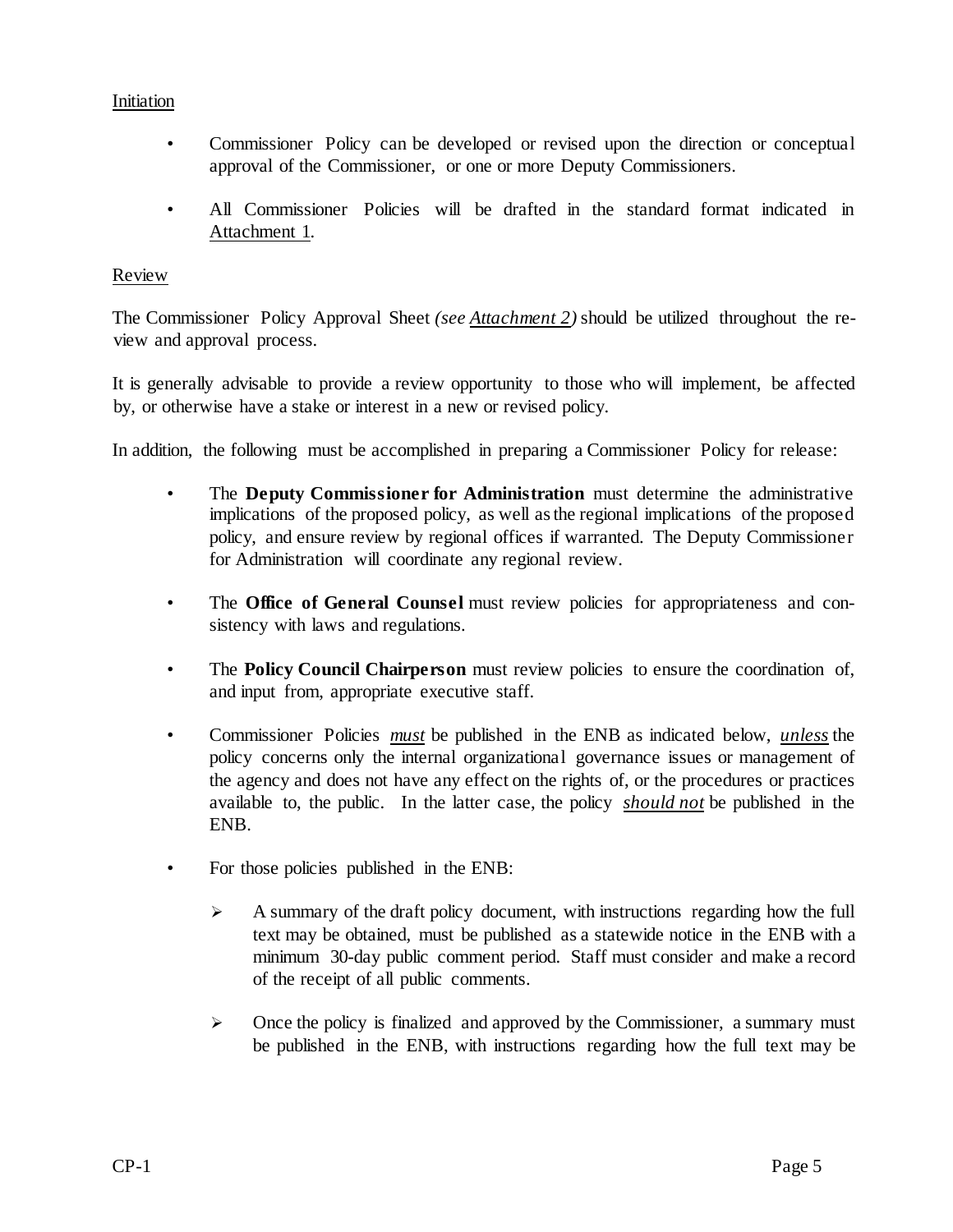obtained, at least 30 days prior to the implementation of the policy. Upon publication, at least one copy must be made available for public inspection in the Department's central office and in each regional office. (See Chapter 622, L. 1996; ECL 3-0301(2) (z).)

- A SEQR review of a Commissioner Policy must be done subject to the following qualifications:
	- ➢ SEQR compliance is *required* for agency policy-making activities that may affect the environment (6 NYCRR Part 617.2(b) (2)). Therefore, if a proposed policy commits the agency to a definite course of action and affects the environment, an environmental assessment and determination of significance of the proposed policy should be made. If a positive declaration is issued, the policy must go through the SEQR process.
	- $\triangleright$  SEQR compliance is not required for: (1) routine or continuing agency administration and management, not including new programs or major reordering of priorities that may affect the environment (Part 617.5 (20)); or, (2) adoption of agency policies and procedures in connection with any action on the Type II list (Part 617.5 (27)).

# Approval

Once the policy has been properly reviewed and relevant issues and questions have been resolved, it will be forwarded to the Commissioner, along with the completed Commissioner Policy Approval Sheet. The Commissioner will review the policy, make a final determination on its approval, and indicate approval or disapproval on the Commissioner Policy Approval Sheet.

The date the policy is approved by the Commissioner should be indicated as the "Date Issued" in the policy header. If the policy is subsequently revised, the approval date of the latest revision should be indicated as the "Latest Date Revised" in the policy header and the Commissioner as of that date should be indicated as the "Issuing Authority."

#### Publication

Once approved, the Commissioner Policy is to be forwarded to the Department's Internal Control Officer, along with the completed Commissioner Policy Approval Sheet.

The Internal Control Officer will:

• Ensure and document that the policy has been approved and that appropriate ENB and SEQR requirements have been considered and addressed;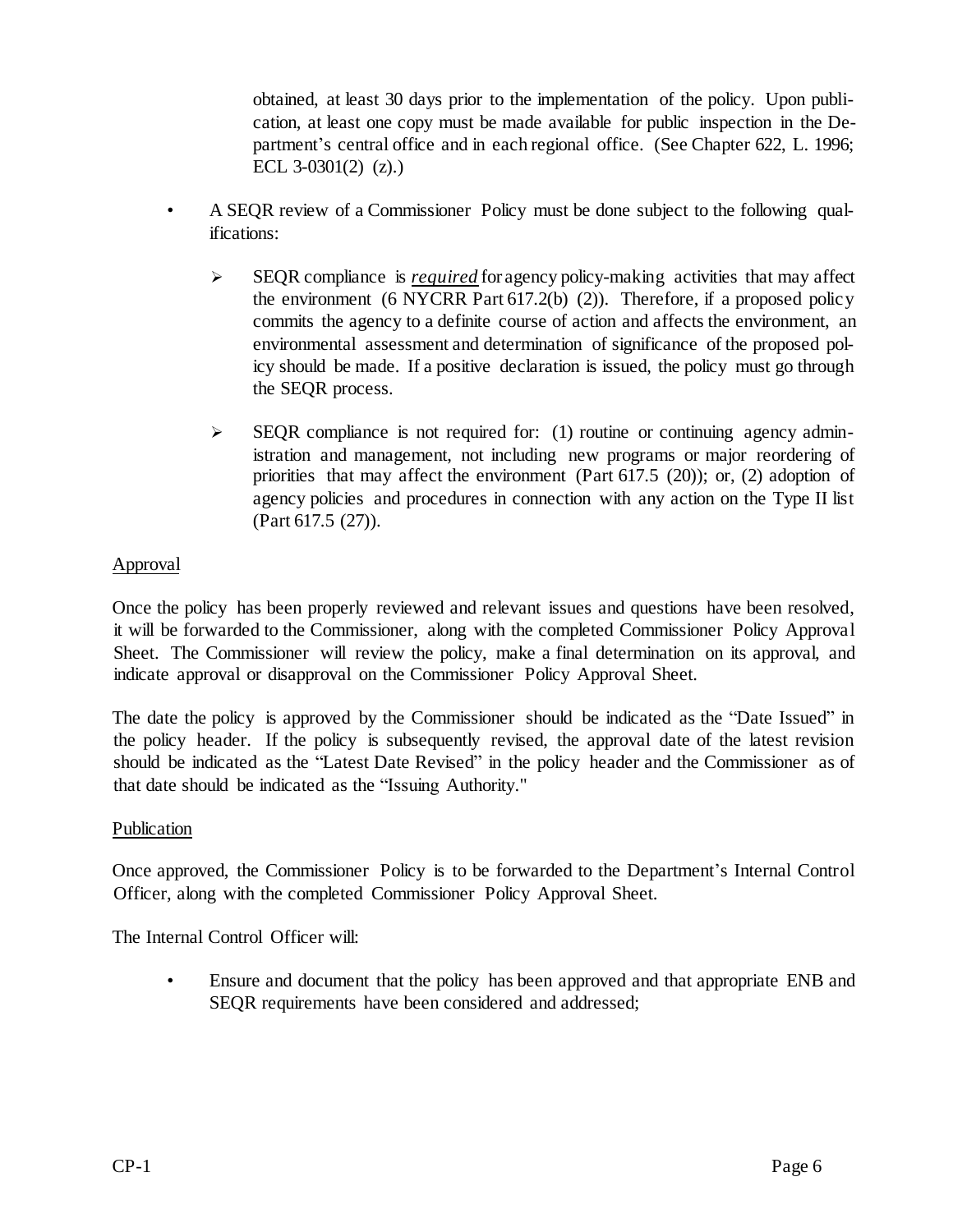- Assign the Commissioner Policy identification number and the projected issuance date for the policy. The format for Commissioner Policy identification numbers is described below;
- If applicable, publish as a statewide notice in the ENB the summary of the policy and instructions regarding how the full text may be obtained;
- Print the policy document and distribute to the Commissioner, the Executive Deputy Commissioner, all Deputy Commissioners, Division Directors, and Regional Directors;
- Arrange for publication/inclusion of the policy in the Commissioner Policy Listings on the Department's internal website, In-Site;
- Arrange for proper notification of all employees of the issuance of the policy;
- Update the Commissioner Policy Index and database.

# **B. Program Policy**

The Issuing Authority of any Program Policy is the Deputy Commissioner responsible for the program.

#### Initiation

A Program Policy can be developed or revised upon the direction or conceptual approval of a Deputy Commissioner or Division Director.

All Program Policies will be drafted in the standard format indicated in Attachment 3.

#### Review

The Program Policy Approval Sheet *(see Attachment 4)* should be utilized throughout the review and approval process.

The following must be considered in preparing a Program Policy for release. It is generally advisable to provide a review opportunity to those who will implement, be affected by, or otherwise have a stake or interest in a new or revised policy.

- The **Deputy Commissioner for Administration** must determine the administrative implications of the proposed policy, as well as the regional implications of the proposed policy, and ensure review by regional offices if warranted. The Deputy Commissioner for Administration will coordinate any regional review.
- The **Office of General Counsel** must review policies for appropriateness and consistency with laws and regulations.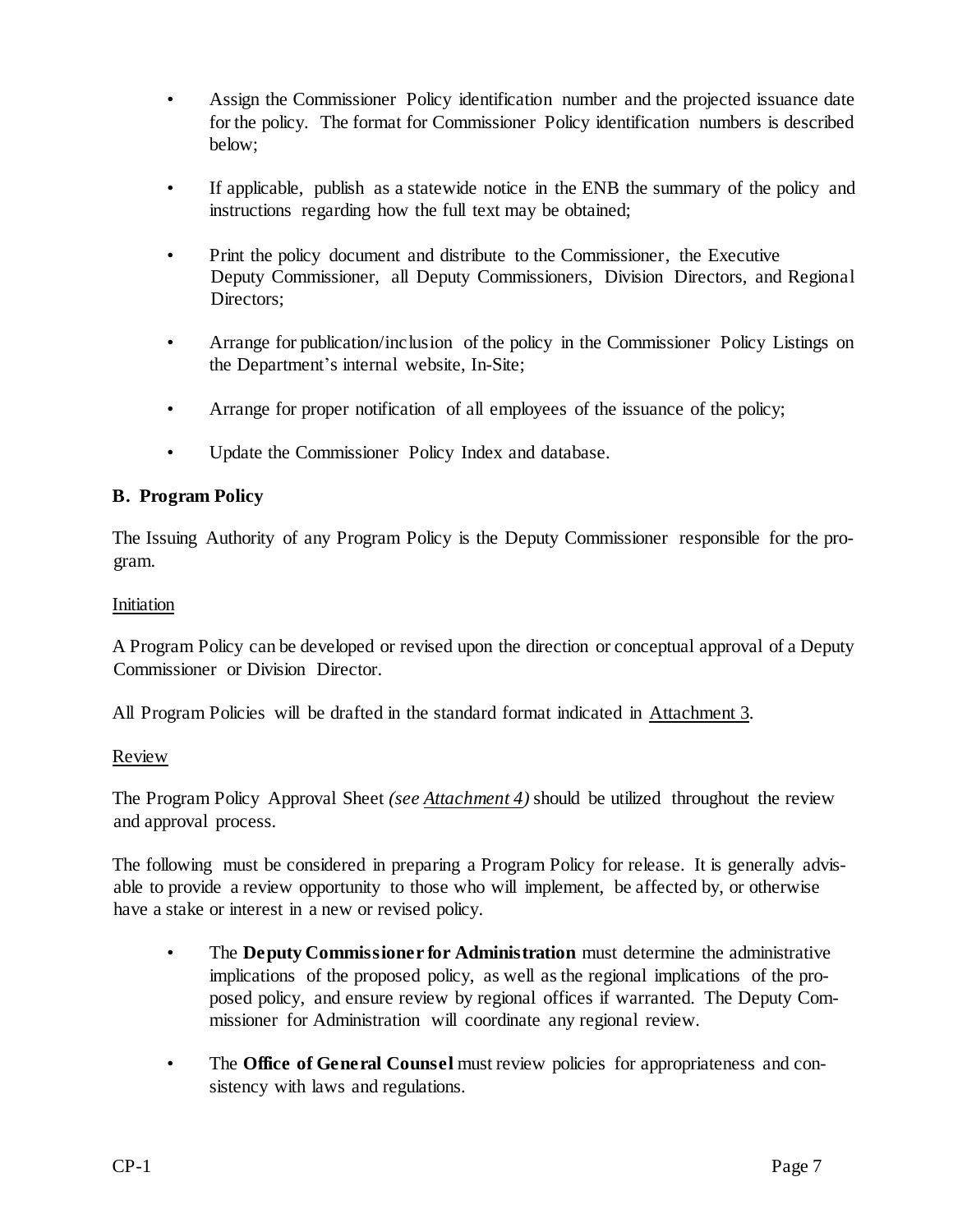- The **Policy Council Chairperson** must review policies to ensure the coordination of, and input from, appropriate executive staff.
- Program Policies *must* be published in the ENB as indicated below, *unless* the policy concerns only organizational governance issues or the internal management of the agency and does not have any effect on the rights of, or the procedures or practices available to, the public. In the latter case, the policy *should not* be published in the ENB.
	- ➢ A summary of the draft policy document, with instructions regarding how the full text may be obtained, must be published as a statewide notice in the ENB with a 30-day public comment period. Staff must consider and make a record of the receipt of all public comments.
	- ➢ Once the policy is finalized, a summary must be published in the ENB, with instructions regarding how the full text may be obtained, at least 30 days prior to the implementation of the policy. Upon publication, at least one copy must be made available for public inspection in the Department's central office and in each regional office. (See Chapter 622, L. 1996; ECL 3-0301(2) (z).)
- A SEQR review of a Program Policy must be done subject to the following qualifications:
	- ➢ SEQR compliance is *required* for agency policy-making activities that may affect the environment (6 NYCRR Part 617.2(b) (2)). Therefore, if a proposed policy commits the agency to a definite course of action and affects the environment, an environmental assessment and determination of significance of the proposed policy should be made. If a positive declaration is issued, the policy must go through the SEQR process.
	- $\triangleright$  SEQR compliance is not required for: (1) routine or continuing agency administration and management, not including new programs or major reordering of priorities that may affect the environment (Part 617.5 (20)); or (2) adoption of agency policies and procedures in connection with any action on the Type II list (Part 617.5 (27)).

# Approval

Once the policy has been properly reviewed and relevant issues and questions have been resolved, it will be forwarded to the appropriate Deputy Commissioner, along with the completed Program Policy Approval Sheet. The Deputy Commissioner will review the policy, make a final determination on its approval, and indicate approval or disapproval on the Program Policy Approval Sheet.

The date the policy is approved by the Deputy Commissioner should be indicated as the "Date Issued" in the policy header. If the policy is subsequently revised, the approval date of the latest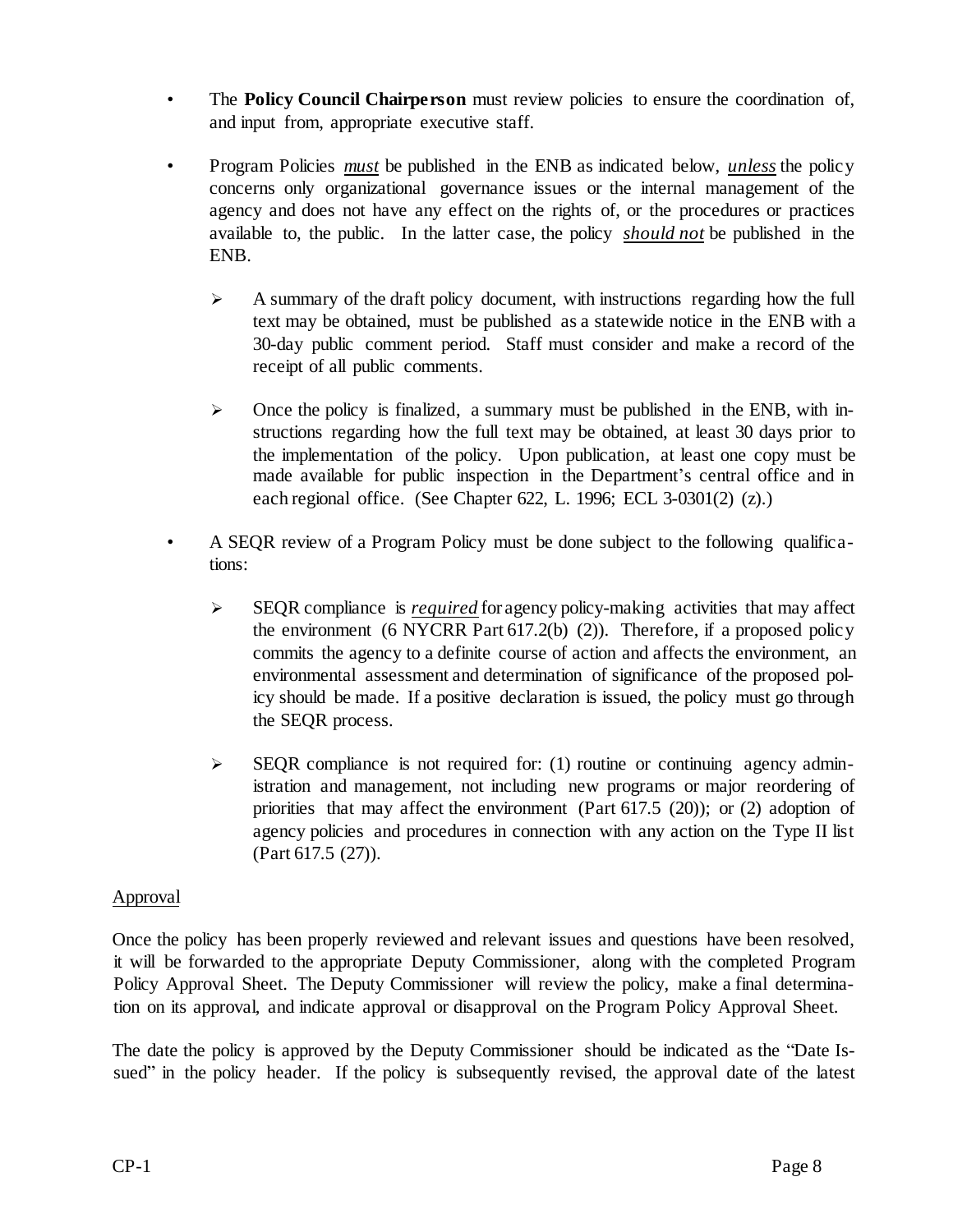revision should be indicated as the "Latest Date Revised" in the policy header and the Division or Office as of that date should be indicated as the "Issuing Authority."

#### Publication

The office or division is responsible for the publication of the Program Policy. It will:

- Assign the Program Policy identification number and the projected issuance date for the policy. The format for Program Policy identification numbers is described below;
- If applicable, publish as a statewide notice in the ENB the summary of the policy and instructions regarding how the full text may be obtained;
- Print the Program Policy document and distribute to the Commissioner, the Executive Deputy Commissioner, all Deputy Commissioners, Division Directors, and Regional Directors;
- Arrange for publication/inclusion of the policy on the office or division's internal website;
- Arrange for proper notification of all appropriate employees of the issuance of the policy.

#### **C. Commissioner and Program Policy ID Numbers**

The following format is used to assign identification numbers to Commissioner Policy and Program Policy documents. It consists of two or three letters representing the issuing organization, followed by numbers reflecting the sequence in which policies are issued. Commissioner Policy

**• CP -**

#### Program Policy

- Office of Legislative Affairs: **OLA-**
- Office of Media Relations: **OMR-**
- Office of Air Resources, Climate Change & Energy: **OAE-**
	- ➢ Office of Climate Change: **OCC**-
	- ➢ Division of Air Resources: **DAR-**
- Office of Remediation and Materials Management: **ORM-**
	- ➢ Division of Environmental Remediation: **DER-**
	- ➢ Division of Mineral Resources: **DMR-**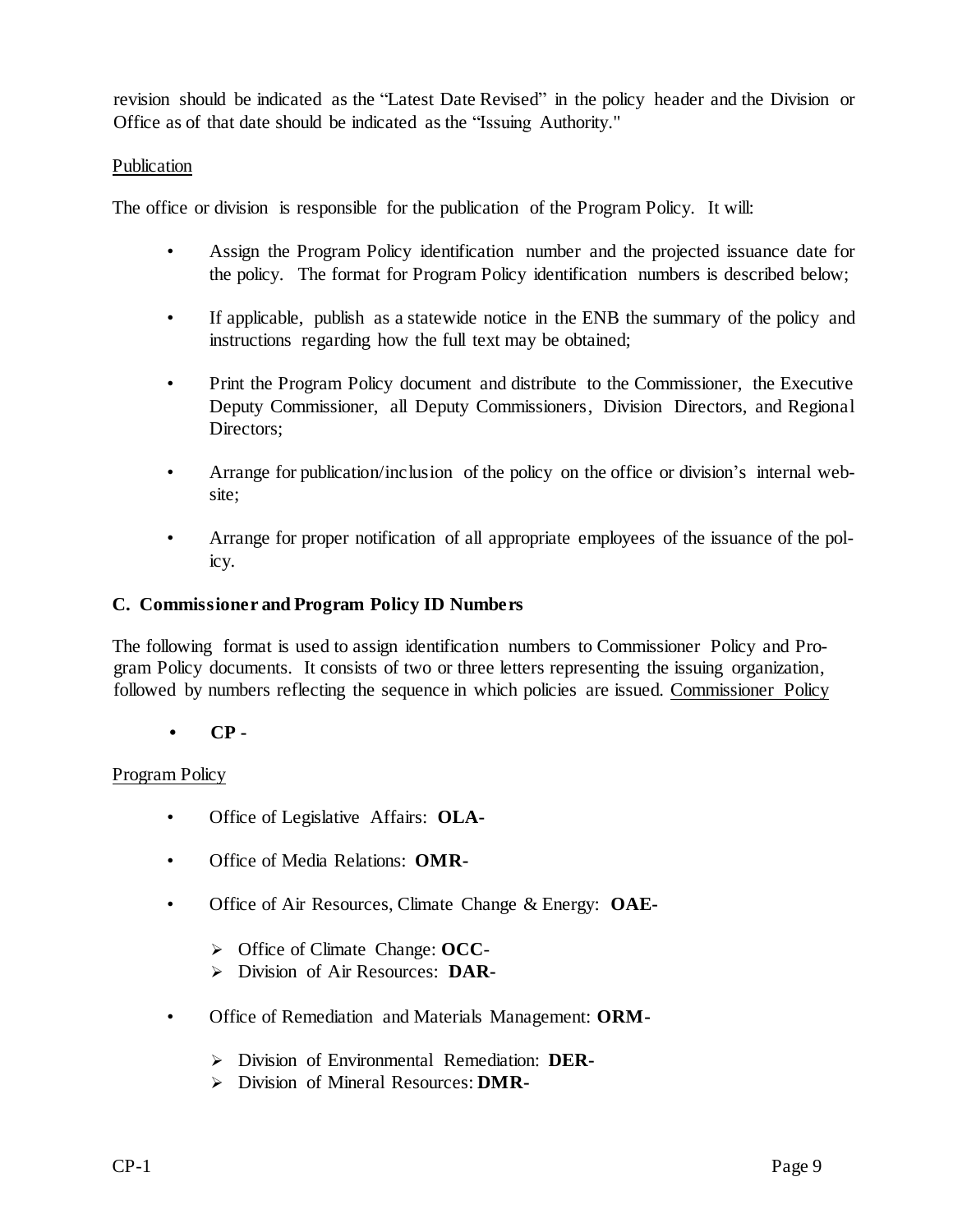- ➢ Division of Materials Management: **DMM-**
- Office of Natural Resources and Water Quality: **ONR-**
	- ➢ Division of Fish and Wildlife: **DFW**-
	- ➢ Division of Lands & Forests: **DLF-**
	- ➢ Division of Mineral Resources: **DMR-**
	- ➢ Division of Water Resources: **DOW-**
	- ➢ Division of Marine Resources: **DMR-**
- Office of Public Protection: **OPP-**
	- ➢ Division of Forest Protection & Fire Management: **DFP-**
	- ➢ Division of Law Enforcement: **DLE-**
	- ➢ Emergency Response Coordination Unit: **ERC-**
- Office of General Counsel: **OGC-**
- Office of Hearings & Mediation Services: **OHM-**
- Office of Public Affairs: **PA-**
	- ➢ Office of Environmental Justice: **EJ-**
	- ➢ Office of Communication Services: **OCS-**
	- ➢ Office of the Press: **OP-**
- Office of Regional Affairs and Permitting: **ORA-** ➢ Division of Environmental Permits: **DEP-**
- Office of Internal Audit and Investigation: **OIA-**
- Office of Administration: **OAD-**
	- ➢ Division of Management & Budget Services: **DMB-**
	- ➢ Division of Operations: **DOP-**
	- ➢ Office of Employee Relations: **OER-**

#### **D. Obsolete Program Policies**

A Program Policy can be made obsolete or rescinded with a signed, written directive from the Deputy Commissioner responsible for that program, stating that the policy is obsolete or no longer in effect. This document should be kept on file with any other documentation related to the policy. Any references to an obsolete or rescinded Program Policy that exist in related documents or the program's web site should be properly updated.

The number of any obsolete or rescinded policy should not be used for any other policy that is subsequently developed.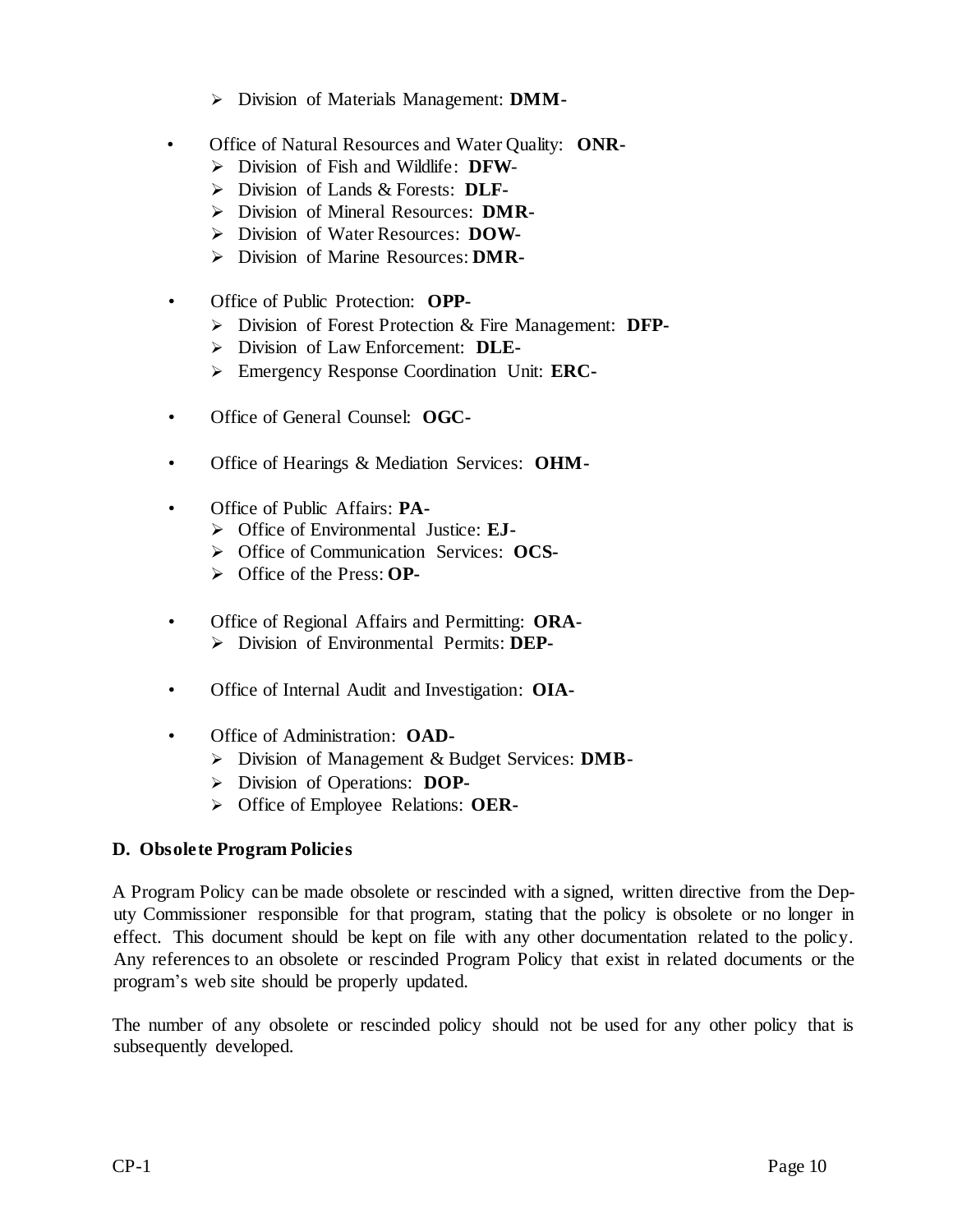# **VI. POLICY COUNCIL**

# **A. Policy Council Members**

The Policy Council members include the Executive Deputy Commissioner, Deputy Commissioner for Administration, Deputy Commissioner for Public Protection & Regional Affairs, General Counsel, the Internal Control Officer and the Chairperson. The Council Chairperson will be designated by the Executive Deputy Commissioner. The Council will also maintain at least two additional member-at-large seats, as appropriate (e.g., the Deputy Commissioner and the Division Director of the relevant program area).

#### **B. Responsiblities**

The Policy Council will review the effectiveness of the policy system and ensure that policies and procedures continue to promote consistent execution of responsibilities and reflect a commonly agreed upon way of doing business pursuant to the purpose set forth in Section III., Purpose and Background. Specifically, the Policy Council will (1) review policy wording and recommend amendments as required to effectively achieve, reinforce and/or improve policy and procedures, as necessary, (2) recommend training or effective communication to employees of policies and/or procedures, (3) consider recommendations of new policies, and (4) review policies to ensure the coordination of, and input from, appropriate executive staff..

Any recommendations to the Issuing Authority to revise or create new policies shall be consistent with all other Procedures included in this Policy.

The Policy Council Chairperson will schedule all Policy Council meetings in advance and prepare the meeting agenda using the Policy Council Meeting Agenda Format (Attachment 5). Policy Council members must submit any issues or topics for discussion, including related materials, prior to the deadline set by the Chairperson in advance of schedules meetings.

# **C. Frequency of Meetings**

In order to ensure adequate review of existing and new policies, the Policy Council shall meet in person at least once every two calendar years either on dates fixed at an earlier meeting or more often as necessary as called by the Chairperson. Any Policy Council member may request that the Chairperson schedule a meeting during the year, prior to the next scheduled meeting to address specific topic(s) of concern.

#### **VII. RELATED REFERENCES:**

• Environmental Notice Bulletin Guidelines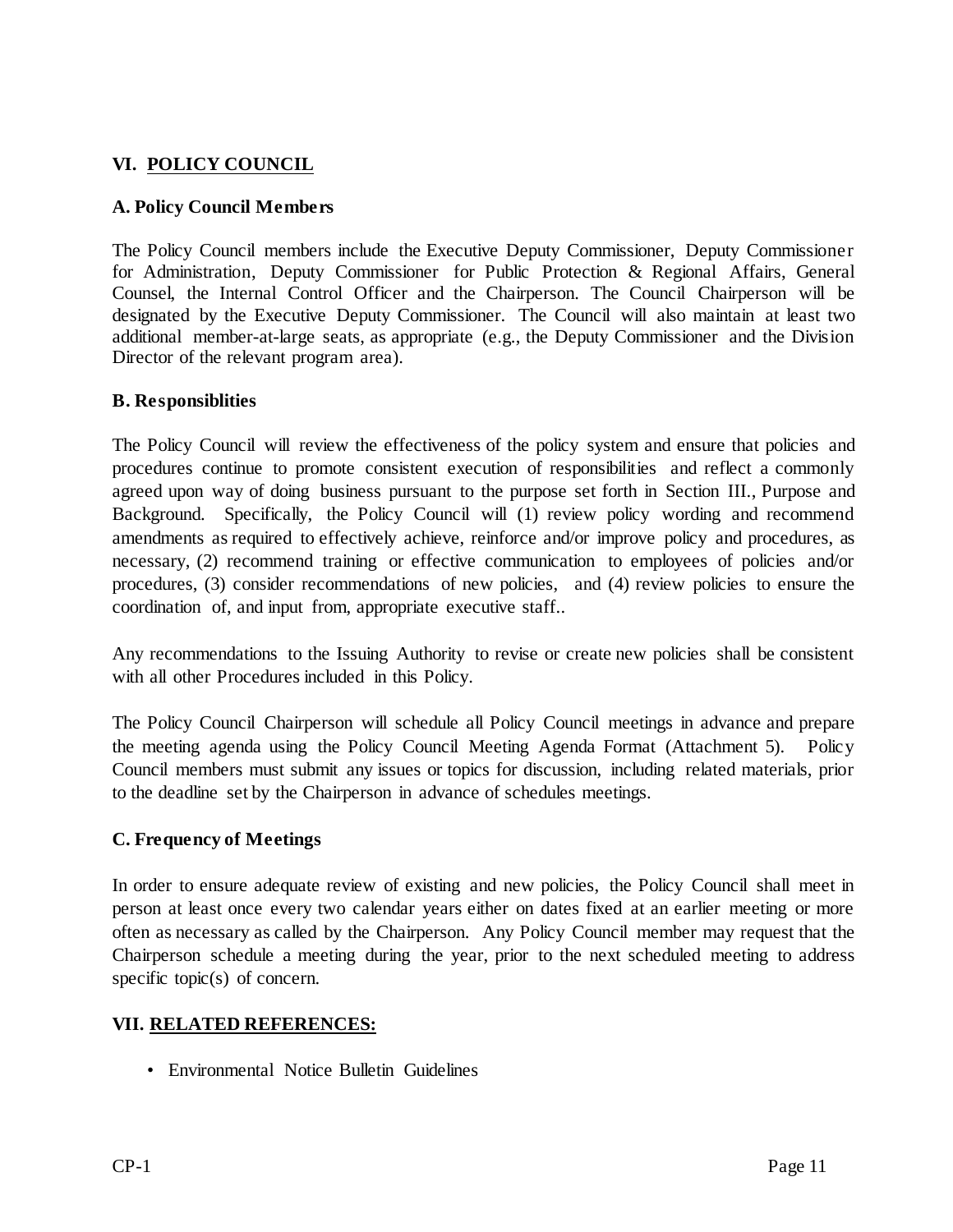- DEC Rule Making Manual
- State Administrative Procedure Act

Attachments: Attachment 1 - Commissioner Policy Format Attachment 2 - Commissioner Policy Approval Sheet Attachment 3 - Program Policy Format Attachment 4 - Program Policy Approval Sheet Attachement 5 - Policy Council Meeting Agenda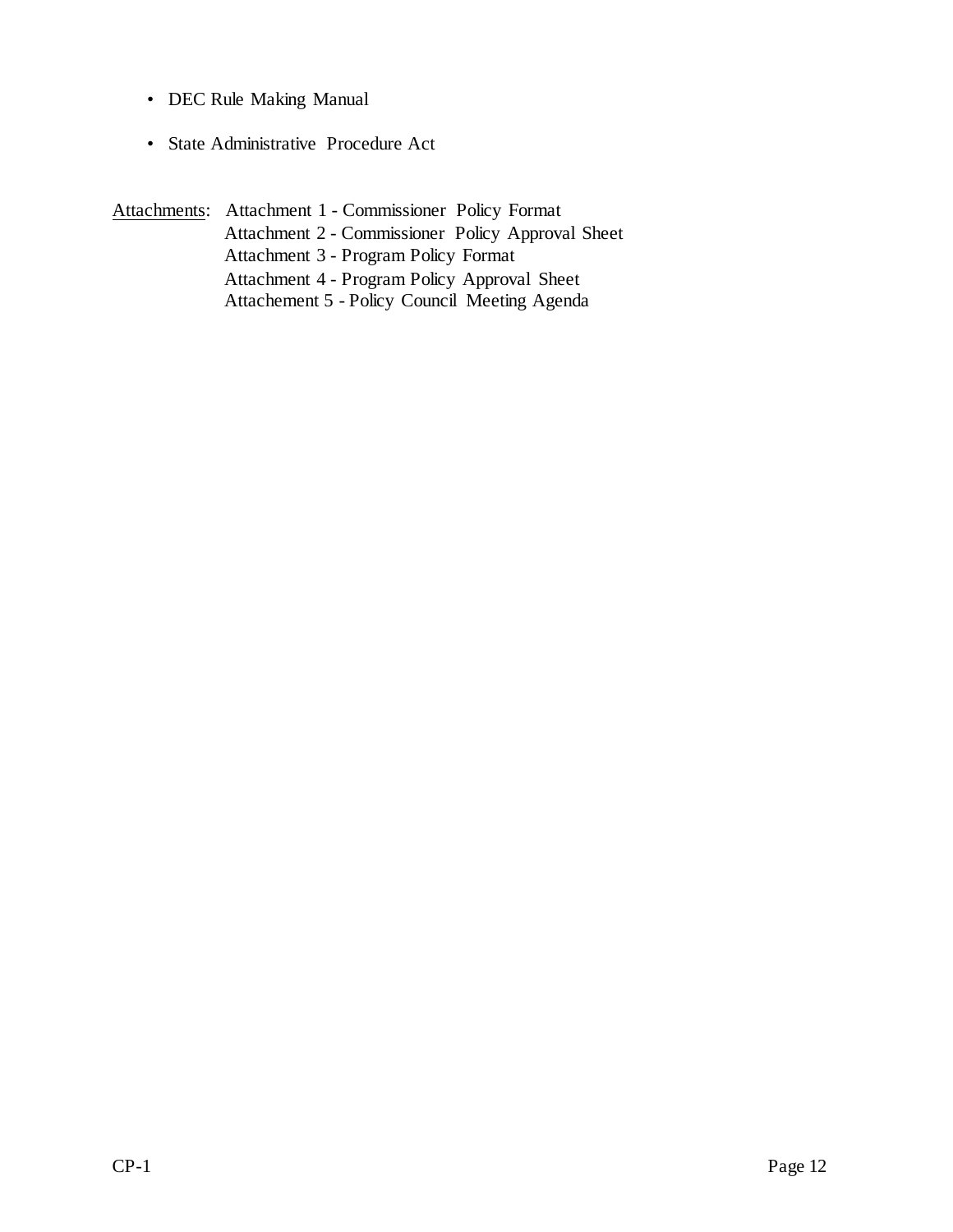# **Attachment 1 - CommissionerPolicy Format**

The following format is to be used for all DEC Commissioner Policy documents.

|                                     | # / Title of Policy                                                          |
|-------------------------------------|------------------------------------------------------------------------------|
|                                     | New York State Department of Environmental Conservation<br><b>DEC Policy</b> |
| <b>Issuing</b><br><b>Authority:</b> |                                                                              |
| Date<br><b>Issued:</b>              | <b>Latest Date Revised:</b>                                                  |

- **I. Summary:** Give a brief summary or abstract of the contents of the document.
- **II. Policy:** Provide a comprehensive and complete statement of the policy. Policy may be issued with procedure attached, with procedure referenced, or without procedure.
- **III. Purpose and Background:** Provide the "why" and the "what" of the policy. Why is the policy being created and what need or opportunity does it address? Provide the context which led to the development of the policy and the context in which the policy will be implemented. List the Department identification number of any policy or policies it supersedes.
- **IV. Responsibility:** Record the positions and organizations responsible for the policy. This can include who interprets and maintains the policy document, who implements the policy, and who is responsible for the program and/or procedures described in the policy document.
- **V. Procedure:** List the actions, if any, necessary to implement the policy. Procedures should be included in a policy document when necessary. However, extensive detailed procedures addressing a specific process of narrow interest need not be included in DEC Policy. These kinds of procedures might be referenced in the document and listed as a related reference.
- **VI. Related References:** List any documents that will provide additional information that supports or otherwise clarifies the contents of the policy. This may include other policies in the system, state laws and regulations, handbooks, manuals and procedures too detailed and/or lengthy for inclusion in the policy document.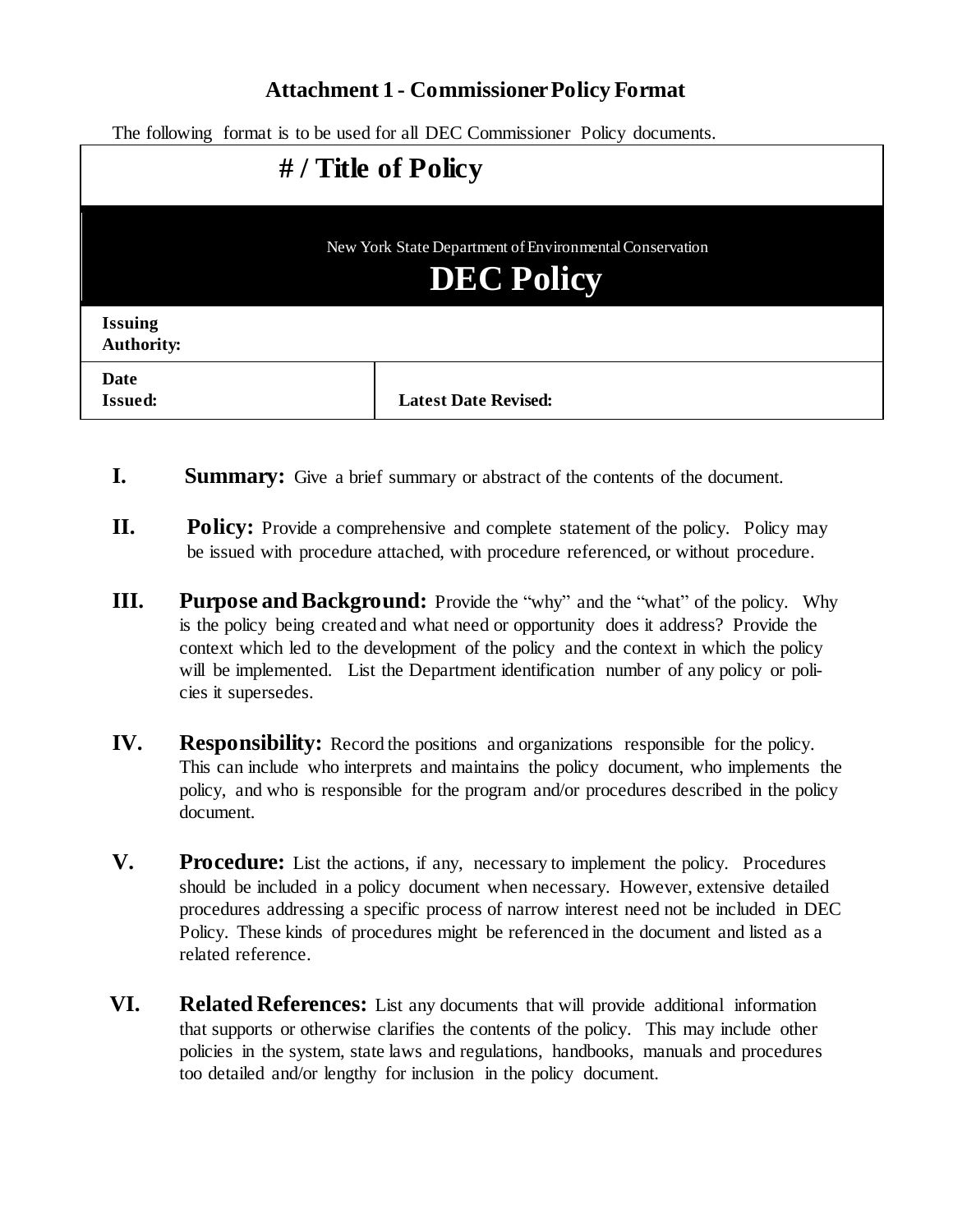# **Attachment 2 - CommissionerPolicy ApprovalSheet**

|                                                  |                      | New York State Department of Environmental Conservation<br><b>COMMISSIONER POLICY APPROVAL SHEET</b> |                    |                       |  |
|--------------------------------------------------|----------------------|------------------------------------------------------------------------------------------------------|--------------------|-----------------------|--|
| Policy#:                                         |                      | Title:                                                                                               |                    |                       |  |
| Date Developed:                                  |                      | <b>Initiated By:</b>                                                                                 |                    |                       |  |
| <b>ENB</b> Notice required?                      | Yes $\Box$ No $\Box$ | <b>SEQR Review required?</b>                                                                         | $Yes \Box No \Box$ |                       |  |
| <b>Reviewers (list)</b>                          |                      |                                                                                                      | <b>Signature</b>   | <b>Date</b>           |  |
|                                                  |                      |                                                                                                      |                    |                       |  |
|                                                  |                      |                                                                                                      |                    |                       |  |
|                                                  |                      |                                                                                                      |                    |                       |  |
|                                                  |                      |                                                                                                      |                    |                       |  |
| <b>Policy Council</b>                            |                      |                                                                                                      | (Chairperson)      |                       |  |
| <b>Deputy Commissioner</b><br>for Administration |                      |                                                                                                      |                    |                       |  |
| Office of<br><b>General Counsel</b>              |                      |                                                                                                      |                    |                       |  |
| Executive<br><b>Deputy Commissioner</b>          |                      |                                                                                                      |                    |                       |  |
|                                                  | <b>ENB</b>           | To be noticed                                                                                        | <b>Noticed</b>     | <b>Not Applicable</b> |  |
|                                                  | <b>SEQR Review</b>   | To be completed                                                                                      | Completed          | <b>Not Required</b>   |  |
| <b>Internal Control Officer</b>                  |                      |                                                                                                      |                    |                       |  |
|                                                  |                      | <b>Signature</b>                                                                                     |                    | <b>Date</b>           |  |
|                                                  |                      | <b>COMMISSIONER'S APPROVAL</b>                                                                       |                    |                       |  |
| <b>Approved</b>                                  |                      |                                                                                                      |                    |                       |  |
| Not Approved                                     |                      |                                                                                                      |                    |                       |  |
|                                                  |                      |                                                                                                      |                    |                       |  |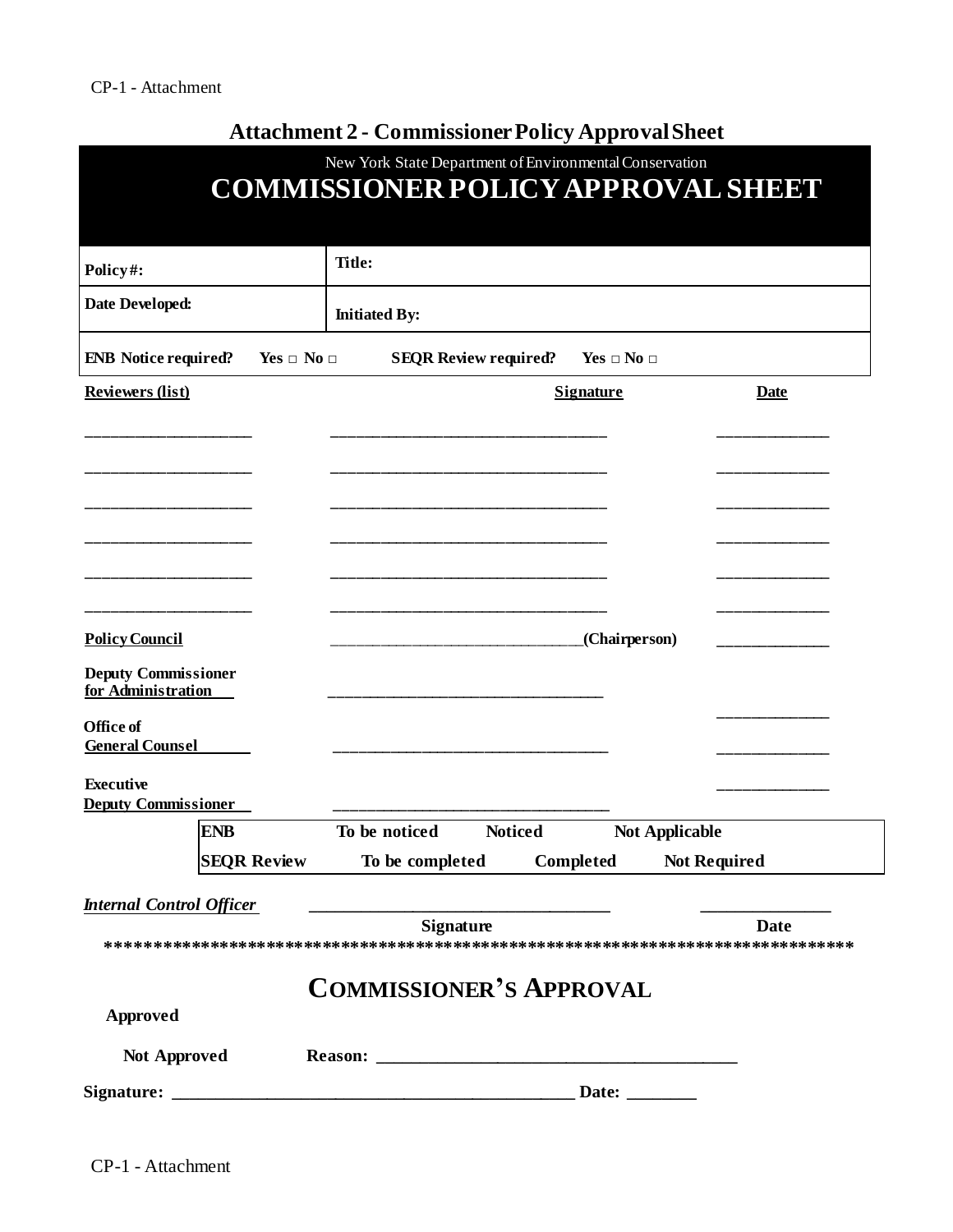# **Attachment 3 - Program Policy Format**

|                                                                                      | # / Title of Policy         |  |
|--------------------------------------------------------------------------------------|-----------------------------|--|
| New York State Department of Environmental Conservation<br><b>DEC Program Policy</b> |                             |  |
| <b>Issuing Authority:</b>                                                            | Title:                      |  |
| Date Issued:                                                                         | <b>Latest Date Revised:</b> |  |

- **I. Summary:** Give a brief summary or abstract of the contents of the document.
- **II. Policy:** Provide a comprehensive and complete statement of the policy. Policy may be issued with procedure attached, with procedure referenced or without procedure.
- **III. Purpose and Background:** Provide the "why" and the "what" of the Policy. Why is the Policy being created and what need or opportunity does it address? Provide the context which led to the development of the Policy and the context in which the Policy will be implemented. List the Department Identification Number of any Policy or Policies it supersedes.
- **IV. Responsibility:** Record the positions and organizations responsible for the Policy. This can include who interprets and maintains the Policy document, who implements the Policy, and who is responsible for the program and/or procedures described in the Policy document.
- **V. Procedure:** List the actions, if any, necessary to implement the policy. Procedures should be included in a Policy document when necessary. However, extensive detailed procedures addressing a specific process of narrow interest need not be included in DEC Policy. These kinds of procedures might be referenced in the document and listed as a Related Reference.
- **VI. Related References:** List any documents that will provide additional information that supports or otherwise clarifies the contents of the Policy. This may include other Policies in the system, state laws and regulations, handbooks, manuals and procedures too detailed and/or lengthy for inclusion in the Policy document.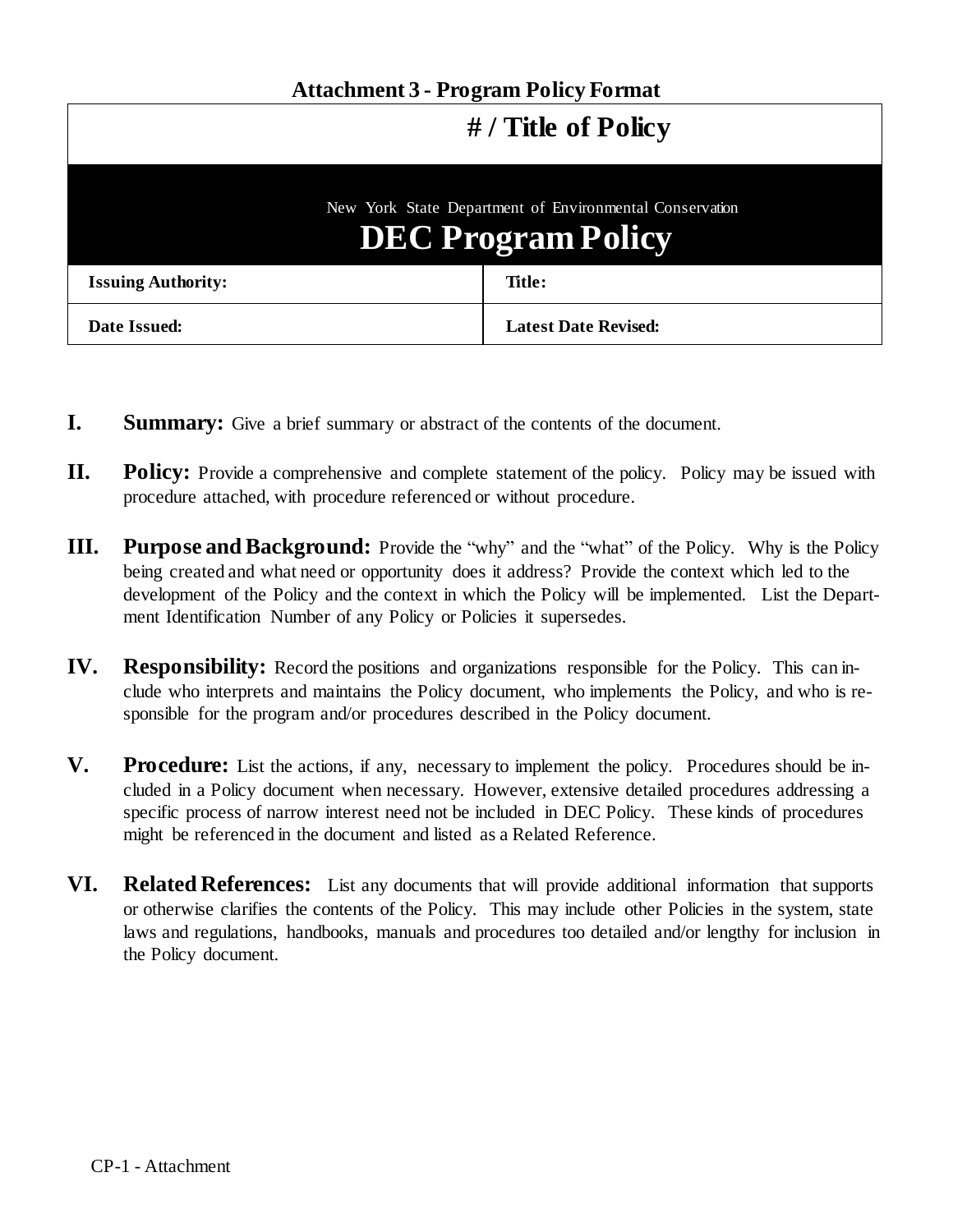|                                                  |                           | <b>Attachment 4 - Program Policy Approval Sheet</b>     |                     |
|--------------------------------------------------|---------------------------|---------------------------------------------------------|---------------------|
|                                                  |                           | New York State Department of Environmental Conservation |                     |
|                                                  |                           | <b>PROGRAM POLICY APPROVAL SHEET</b>                    |                     |
|                                                  |                           |                                                         |                     |
| Policy #:                                        | Title:                    |                                                         |                     |
| Date Developed:                                  | <b>Last Date Revised:</b> |                                                         |                     |
| <b>Initiated By:</b>                             |                           |                                                         |                     |
| <b>ENB Notice required?</b>                      | $Yes \Box No \Box$        | <b>SEQR Review required?</b>                            | $Yes \Box No \Box$  |
| <b>Reviewers (list)</b>                          |                           | <b>Signature</b>                                        | Date                |
|                                                  |                           |                                                         |                     |
|                                                  |                           |                                                         |                     |
|                                                  |                           |                                                         |                     |
|                                                  |                           |                                                         |                     |
|                                                  |                           |                                                         |                     |
|                                                  |                           |                                                         |                     |
|                                                  |                           |                                                         |                     |
| <b>Policy Council</b>                            |                           | (Chairperson)                                           |                     |
| <b>Deputy Commissioner</b><br>for Administration |                           |                                                         |                     |
| <b>Office of General Counsel</b>                 |                           |                                                         |                     |
| <b>ENB</b>                                       | To be noticed             | <b>Noticed</b><br><b>Not Applicable</b>                 |                     |
| <b>SEQR Review</b>                               | To be completed           | Completed                                               | <b>Not Required</b> |
|                                                  |                           |                                                         |                     |
|                                                  |                           | <b>DEPUTY COMMISSIONER'S APPROVAL</b>                   |                     |
| Approved                                         |                           |                                                         |                     |
| Not Approved                                     |                           |                                                         | Signature:          |
|                                                  |                           |                                                         |                     |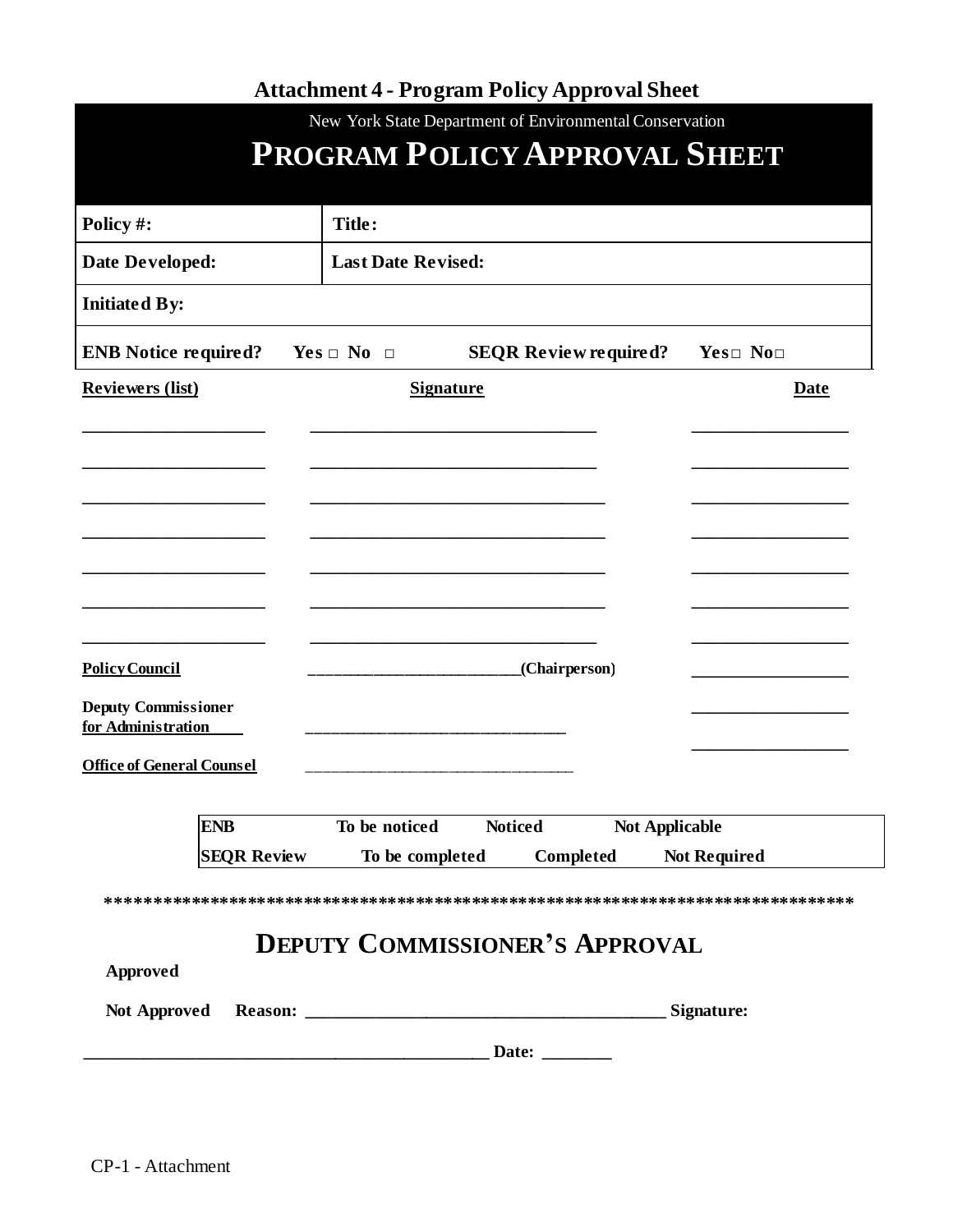New York State Department of Environmental Conservation

# **Policy CouncilMeeting Agenda**

#### **DATE**

# **ATTENDANCE**

\_\_\_\_\_\_\_\_\_\_\_\_\_\_\_\_\_\_\_\_\_\_\_\_\_\_\_\_\_\_\_\_\_

| <b>TITLE</b>                                                    | <b>NAME</b> | <b>SIGNATURE</b> |
|-----------------------------------------------------------------|-------------|------------------|
| Council Chairperson                                             |             |                  |
| <b>Executive Deputy Commissioner</b>                            |             |                  |
| Deputy Commissioner for Admin-<br>istration                     |             |                  |
| Deputy Commissioner for Public<br>Protection & Regional Affairs |             |                  |
| <b>General Counsel</b>                                          |             |                  |
| Internal Control Officer                                        |             |                  |
|                                                                 |             |                  |
|                                                                 |             |                  |

All recommendations to **Issuing Authority** must be approved unanimously by **Policy Council** members

# **AGENDA ITEMS**

**I.** POLICYAMENDMENTS – REVISE/RESCIND/INITIATE A.

- B.
- C.

**II.** POLICYAND PROCEDURES – REINFORCE/COMMUNICATE (e.g. WEBINAR, TRAINING etc.)

- A.
- B.
- C.

# **III.** OTHER

- A.
- B.
- C.

# **NEXT STEPS (INCLUDE DATES)**

- A.
- B.

CP-1 - Attachment